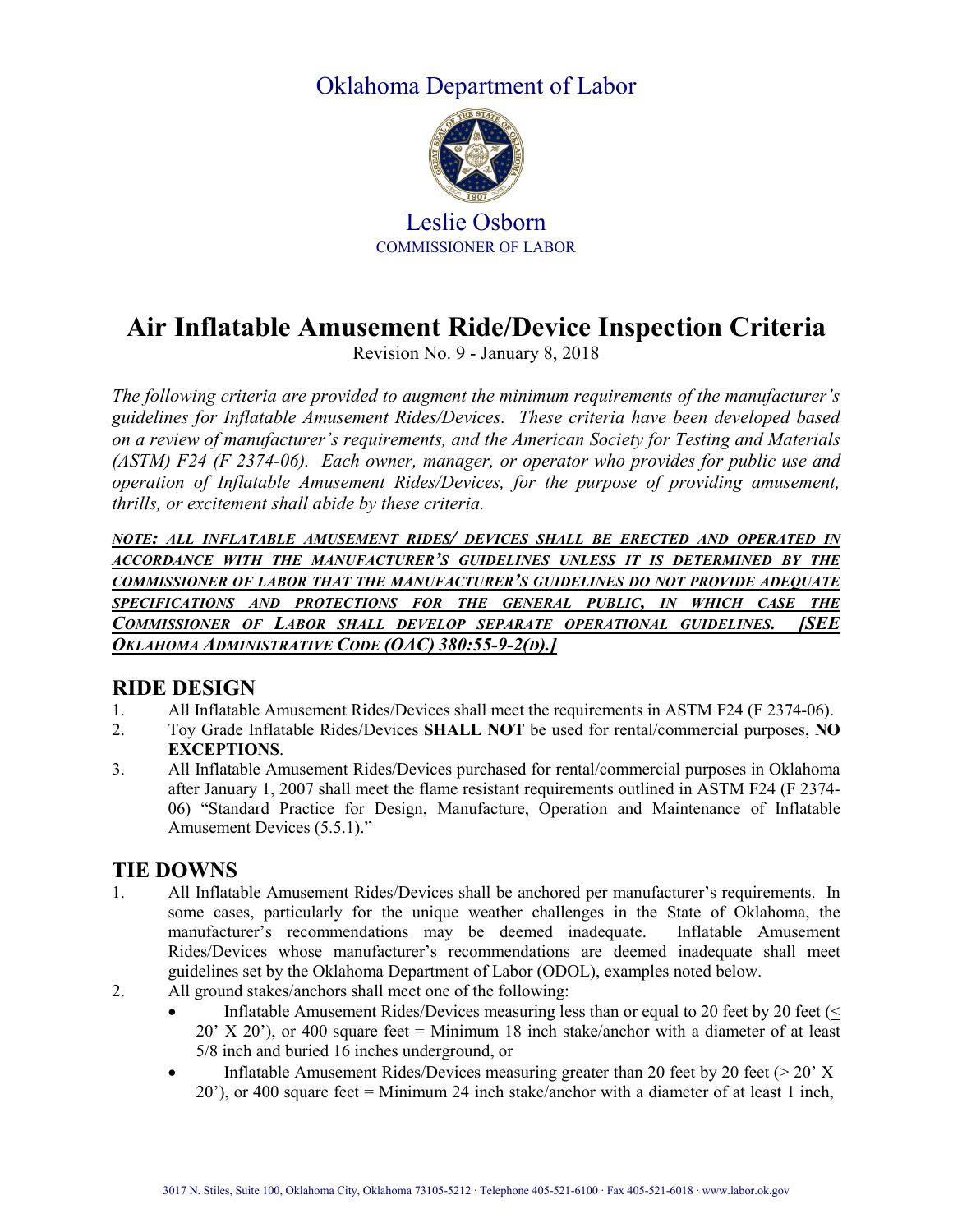buried at least 22 inches underground. If longer stakes are being used no more than 2 inches from the tie off point (2 inches from the earth) should be sticking out of the ground, and should not present a tripping or fall hazard. These guidelines are a minimum. ODOL will be following the guidelines from ASTM or the manufacture whichever is most stringent. This should assist in preventing the movement of devices at the maximum allowed operational wind speed and aid in preventing injuries in the unlikely event of a microburst.

- All ground stakes shall be equipped with a restraining hook, collar, or other similar device to prevent the attached ropes from being released. All exposed portions of the stake/anchor shall be guarded to prevent tripping or fall hazards.
- 3. No more than one (1) tie down rope shall be attached to any one stake/anchor, **outdoors locations only**, unless the manufacturer allows otherwise.
- 4. On **outdoor** locations, ALL tie downs shall be utilized, **NO EXCEPTIONS**.
- 5. In lieu of tie down stakes being used outdoors, each tie down of a bounce type Inflatable Amusement Ride/Device shall be secured with a minimum of 75 pounds of weight, unless a greater weight is directed by the manufacturer, e.g. some of the larger inflatables, etc. The larger slide type inflatables, greater than 36 feet in height, shall be secured with a minimum of approximately 450 pounds of weight per tie down unless a greater amount is required by the manufacturer. The weight shall be of sufficient amount to prevent movement of the device during any unlikely wind event.
- 6. On **indoor** locations, the tie downs on all corners, mid-point tie downs (when provided), and others as designated by the inspector shall be utilized, **NO EXCEPTIONS.** Each tie down shall be secured with a minimum of 75 pounds weight unless a greater weight is directed by the manufacturer or ASTM standards, e.g. some slides, rock walls.
- 7. Sand bags, water barrels, or metal weights may be utilized on tie downs **outdoors and indoors**, unless prohibited by the Inflatable Amusement Ride/Device's manufacturer. *NOTE: Cinder blocks may not be utilized as tie downs at any location.*
- 8. Inflatable Amusement Ride/Devices **shall not** be secured to any motor vehicle, garbage bins, trailers, etc., **NO EXCEPTIONS**.
- 9. Ropes, tethers, and tie downs shall be sufficiently strong to prevent breakage. The minimum recommended size is ½ inch, solid-braided, polypropylene with a tensile strength of 3,000 or 300 lb. test rated. **Knots** in the span of a tie down/strap are not permitted.
- 10. All tie down stakes, sand bags, water barrels, and metal weights shall be placed or guarded as to prevent slips, trips, or falls.
- 11. **Tie Down/straps at low points around the base.** Tie down/straps that are frayed/worn or torn shall be immediately replaced. Tie down/straps frayed/worn or torn shall be replaced by the **manufacturer or a stitch machine** provided it is done properly. Repairs in the **center** of any strap are not permitted.

● **Tie Down/Straps at mid or high points.** Stitching is permitted to make a **loop at the end of a tie down/strap,** provided it is done properly with a stitch machine, using a box stitch pattern.

● **Seams.** Stitched seams may be repaired, provided proper material is used and sewn properly. **No glued patches** over any stitched seams are permitted.

#### **BLOWERS**

- 1. Each Inflatable Amusement Ride/Device shall be equipped with the proper number of blowers with the horsepower and rated air flow capacity as required by the manufacturer.
- 2. All such blowers shall be of the proper horsepower to properly maintain inflation of the Inflatable Amusement Ride/Device. All blowers, extension cords, and electrical boxes shall meet the requirements of the most current Edition of the National Electrical Code.
- 3. All Inflatable Amusement Ride/Device blowers, operated in an outdoor location, shall be connected to a GFI plug or, if a GFI plug is not available, a GFI extension cord may be utilized, **NO EXCEPTIONS.**
- 4. Extension cords shall be rated for outdoor use and of sufficient gauge to support the equipment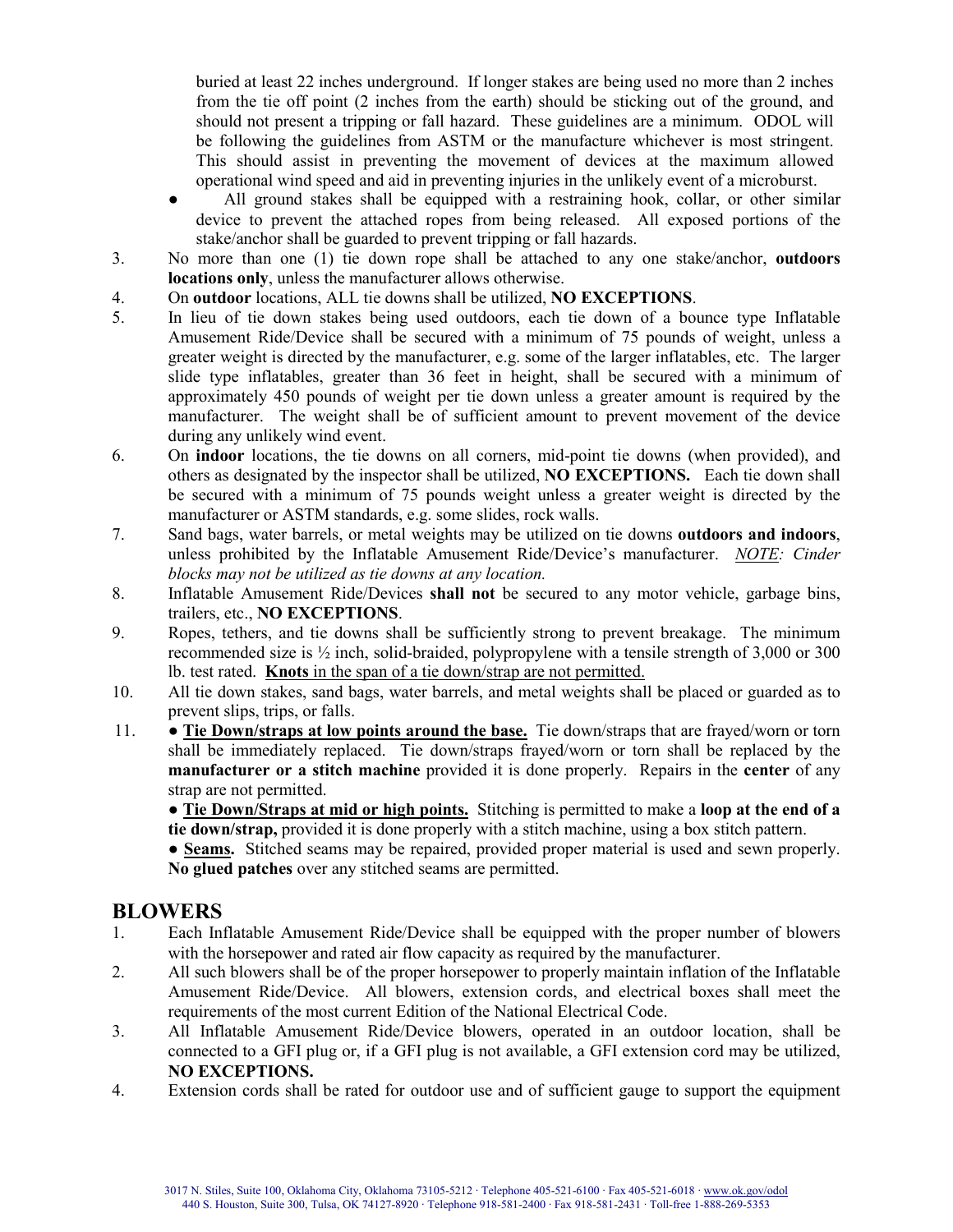being utilized. No daisy chaining (i.e. connecting one extension cord into another) is allowed.

- 5. An extension cord or blower with the ground prong broken or removed shall be removed from service, **NO EXCEPTIONS.**
- 6. Blowers and inflation tubes shall be positioned so that they will not impede the ingress/egress of patrons.

#### **STRUCTURE**

- 1. Inflatable Amusement Rides/Devices shall not have any tears that would allow the structure to deflate.
- 2. Inflatable Amusement Rides/Devices shall be free of any slip or trip hazards.
- 3. Duct tape shall not be allowed to make any repairs to Inflatable Amusement Rides/Devices.
- 4. Inflatable Amusement Rides/Devices shall be of a design that prevents the rapid deflation of the device in the event of a power failure or loss of air supply.
- 5. Inflatable Amusement Rides/Devices which are designed and manufactured to be operated as totally enclosed structures without clear visibility of the surrounding exterior, shall provide exits that meet all local, state, and/or federal requirements applicable to Inflatable devices.
- 6. Seams that are torn must be re-sewn; other holes may be patched with vinyl patch repair kits.

### **OPERATIONS**

- 1. The owner/operator shall **document in writing** that all Inflatable Amusement Rides/Devices have been inspected daily prior to being placed in operation. A written log shall be maintained indicating any repairs made.
- 2. The owner/operator shall provide a sufficient number of operators/attendants in accordance with the manufacturer's recommendations. If there are no manufacturer recommendations concerning a minimum number of operators, then owners/operators shall provide a sufficient number of operators/attendants to ensure safe operation and visibility of all portions of the Inflatable Amusement Ride/device during operation.
- 3. The owner/operator shall have an emergency action plan in place to cover accidents/incidents, foul weather, and guest illness. All operators shall be trained in this plan.
- 4. Inflatable Amusement Rides/Devices shall not be operated when weather conditions make operations unsafe, i.e. high winds, thunder storms, etc. An Inflatable Amusement Ride/Device shall not be operated in wind speeds above the manufacturer's stated guidelines, **NO EXCEPTIONS**
- 5. All staff shall be identifiable by uniform or tag.
- 6. Rider responsibility signage, as required by the Oklahoma Amusement Ride Safety Law, shall be posted at the entrance to all Inflatable Amusement Rides/Devices, or provided to the operator in the rental packet. An example is as follows: